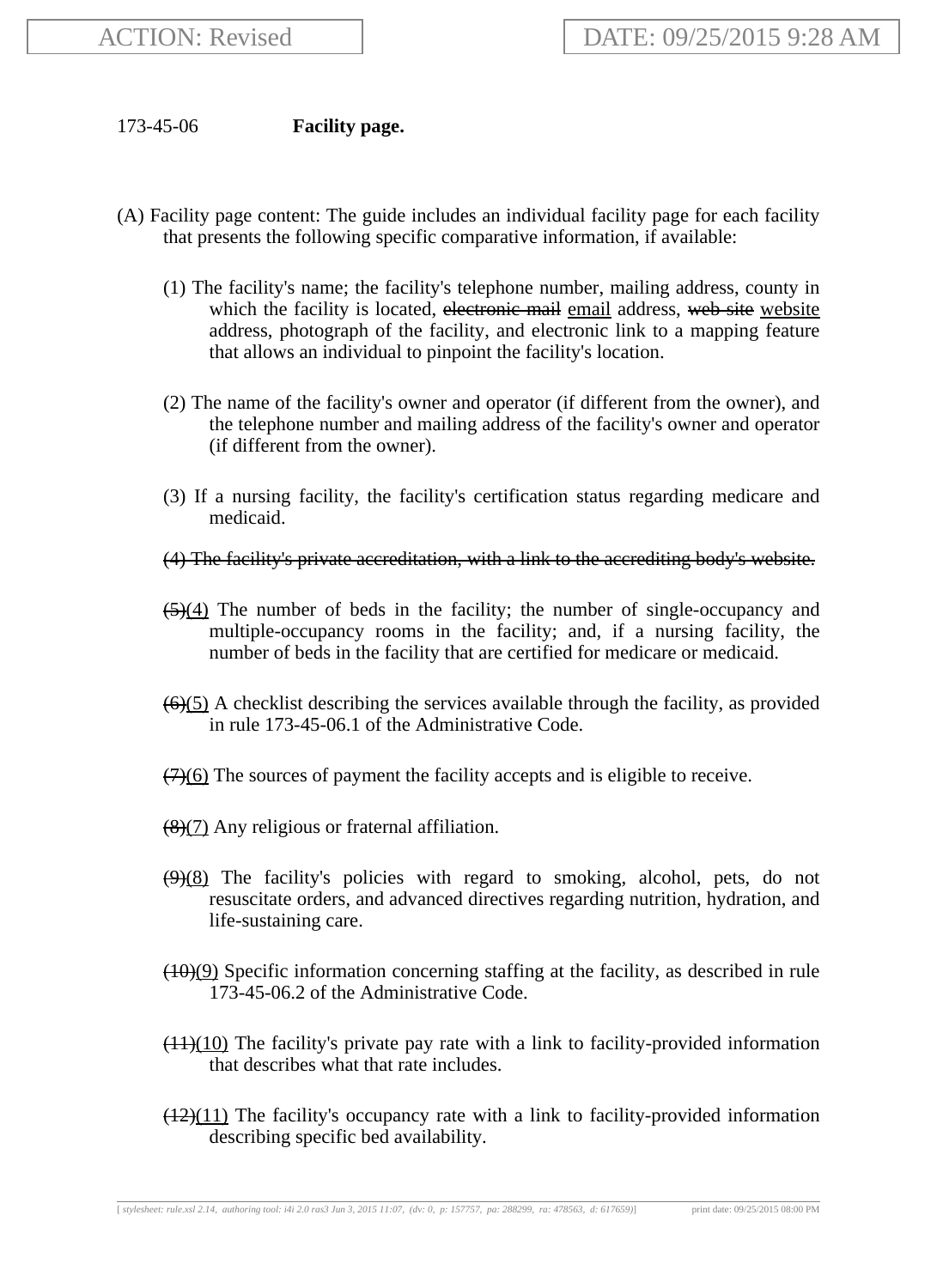## (B) Updating content:

- (1) Each facility shall provide the information under paragraph (A) of this rule to ODA, except as otherwise provided in this chapter.
- (2) ODA shall provide each facility with access to its facility page and allow the facility to update the information on that page at any time. An automated date-stamping mechanism shall reflect the date of the most recent update.
- (3) ODA may update a facility page with publicly-available information about the facility (e.g., bed count, website address, payment sources, etc.).
- (4) ODA shall prohibit the facility from updating information on the facility page if the information would conflict with information obtained from a state or federal government agency. If there is a need to update information that is reflected in a database or report from a state or federal government agency, the facility shall make the government agency that owns the database or report aware of the necessary update.
- (C) Disclaimer: ODA shall include a disclaimer on the facility page that explains that the information appearing on each facility's facility page is provided and updated by the facility described on the page, and that the accuracy of the information appearing on a facility page is not routinely verified by ODA.